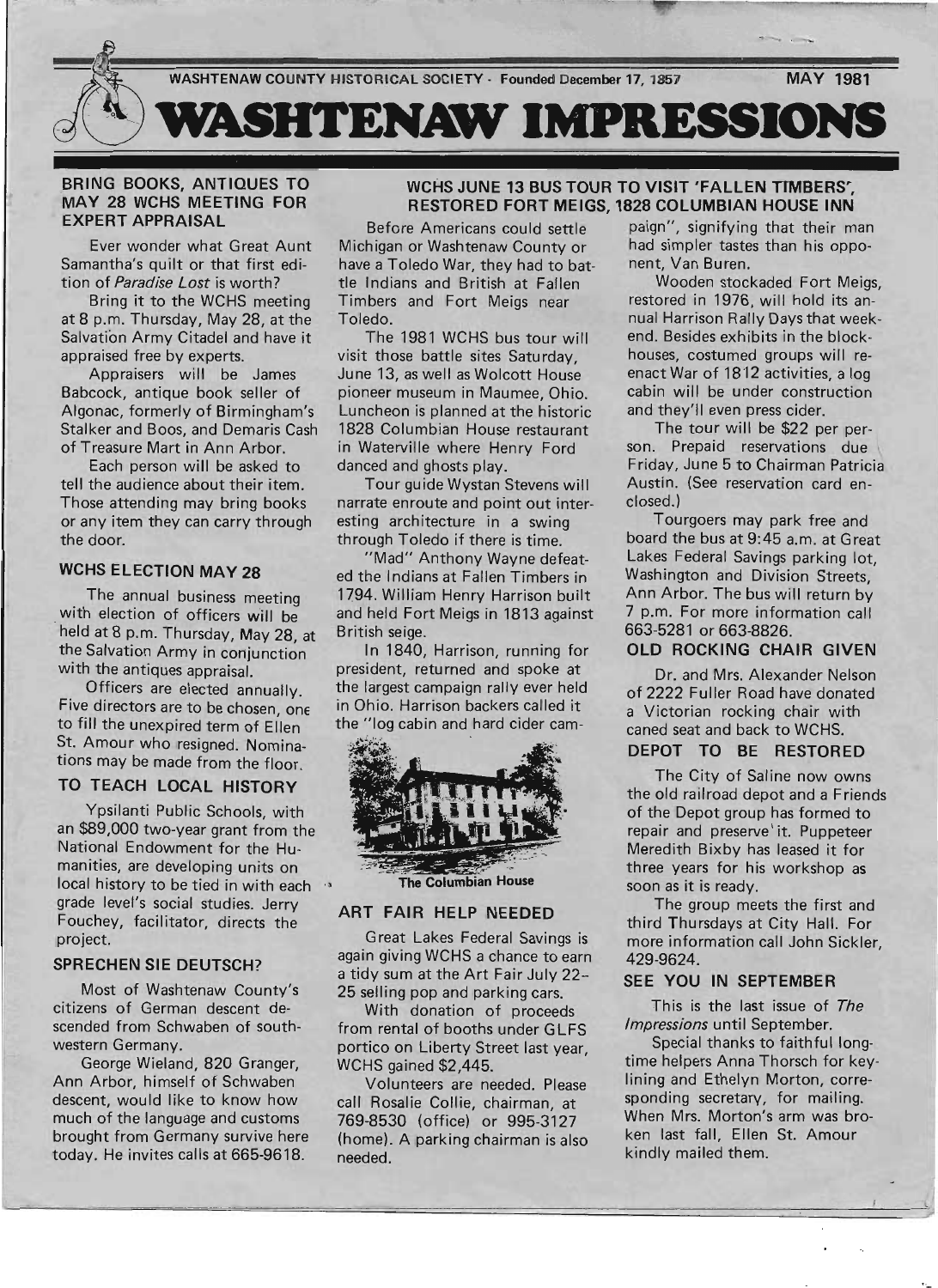# **OZ AS ATLEGORY The Wizard Was--Would You Believe--McKinley?**

There's more to "Wonderful Wizard of Oz" than a happy fairy tale of a young Kansas girl swept up in a cyclone and away to that marvelous, magical land of Oz, according to Gerald Linderman, U-M professor of history.

Superficially the story, published in 1900, seems just right for the close of the *"gay* 90's", he observed at the April WCHS meeting, but went on to show that the 90's really weren't so gay.

"Dorothy encounters in Oz the scarecrow who thinks he is without brains, the tin woodman who thinks he is without heart and the cowardly lion who fears he lacks courage.

"They band together to overcome *q* variety of vicissitudes, finally make their way to the city of the all-powerful wizard. In the end he is exposed as a charlatan, an incredible wire puller, a man who is in fact almost all humbug.

"The moral of course is that each of Dorothy's friends is impelled to look within himself and discover that which he fears he lacks. And then Dorothy and Toto, her dog, rejoicing, are returned to that rather dreadful Kansas farm, perhaps charming, but somehow inadequate reward for all her difficulties.

"The image of the 'gay 90's' is still very much with us. I've noticed recent shopping malls in Chicago and Washington which use the 'gay 90's' motif. A few years ago the Chicago Whitesox baseball team took on absolutely dreadful uniforms to emulate the gay 90's. Farrell's Ice Cream Parlor at Briarwood incorporates 90's motifs. Recently on radio I heard 1890's songs - "Bicycle Built for Two" "Give MyRegards to Broadway", "Sweet Rosie O'Grady" - all songs of pleasantness.

"History has an infinite assortment of tricks. I think the 'gay 90's' is one of history's best tricks. No one, I would wager, who lived through the 90's would have thought to call it gay. If research done for me at the graduate library is accurate, that phrase doesn't

even appear until 1937.

"It is a time of rather stunning crises. Between 1890-97 there is a severe economic depression. Industrial violence touches new levels - the Homestead strike in Pennsylvania, the Pullman strike in Chicago. There is in 1896 what must have been a trauma-filled presidential election.

"There are other less palpable crises - the frontier is no more and there is the agrarian revolt.

"It is led by small-scale dirt farmers of the great plains and tenant farmers of the southern hills called generally members of the' people's party - populists.

"With the arrival of the railroad, farmers are drawn into the world market. Prices were then set by some ineluctable combination of circumstances beyond their control.

"Another grievance is the buffeting by Mother Nature. In the late 1870's and early 1880's, a kind of boom fever sends people on another phase of westward expansion into quite marginal lands. They invest everything, then the climatic pattern changes in the mid-1880's. It, in fact, returns to normal, although they never see it that way. Summers become very parched, winters, very severe.

"Theodore Roosevelt, no Populist, went west in lamentation of the death of his first wife and invested in a great cattle herd. The entire herd was destroyed in great plains blizzards of 1887-88. There were also locusts and other pests. These were all acts of God, to be sure, but had the effect of intensifying the emotional pitch under which the farmers lived.

"For most people today, the weather is a matter of only margi-



2

nal consequences in our lives. I think to that degree that we are indeed separated from the experience of farmers today and even more from great plains farmers of the 1890's.

"During this period farmers also begin to feel the shift from a society of small towns and farms to a society of large cities. Farmers are becoming a minority. City people are no longer talking about farmers as the backbone of society, but as 'hick', 'hayseed', 'rube', and that hurts.

"These problems of control, economics, natural devastation and status become the substance of this agricultural revolt. A broad-gauge Populist political program evolved.

"First of many changes is direct election of United States senators. It moves on to nationalization of banks. In order to win support of city workers, populists support the eight-hour day and even a restriction on the number of immigrants.

"By 1890, in ways that I don't fully understand, the vast majority of those farmers had come to focus on a single issue - currency. Populists decided the gold standard had this nation in a stranglehold. They wanted inflation so they would be able to repay their debts in cheaper dollars. They wanted the unlimited coinage of silver. It's a very complicated, dry issue, totally unsuitable for the kind of quasi-religious crusade that the Populists launch. Populist strength grows very quickly.

"After the financial panic of 1893, Grover Cleveland discovers that gold is draining from the U.S. treasury. He cannot plug the drain until he begins negotiations with, of all people, Pierpont Morgan.

"Morgan organizes the sale abroad of U. S. government bonds and insures through his English connections that those who buy them will not immediately redeem them for American gold, perpetuating the drain.

"In the eyes of the farmers, that's it - evidence of a Wall Street-Washington conspiracy to squeeze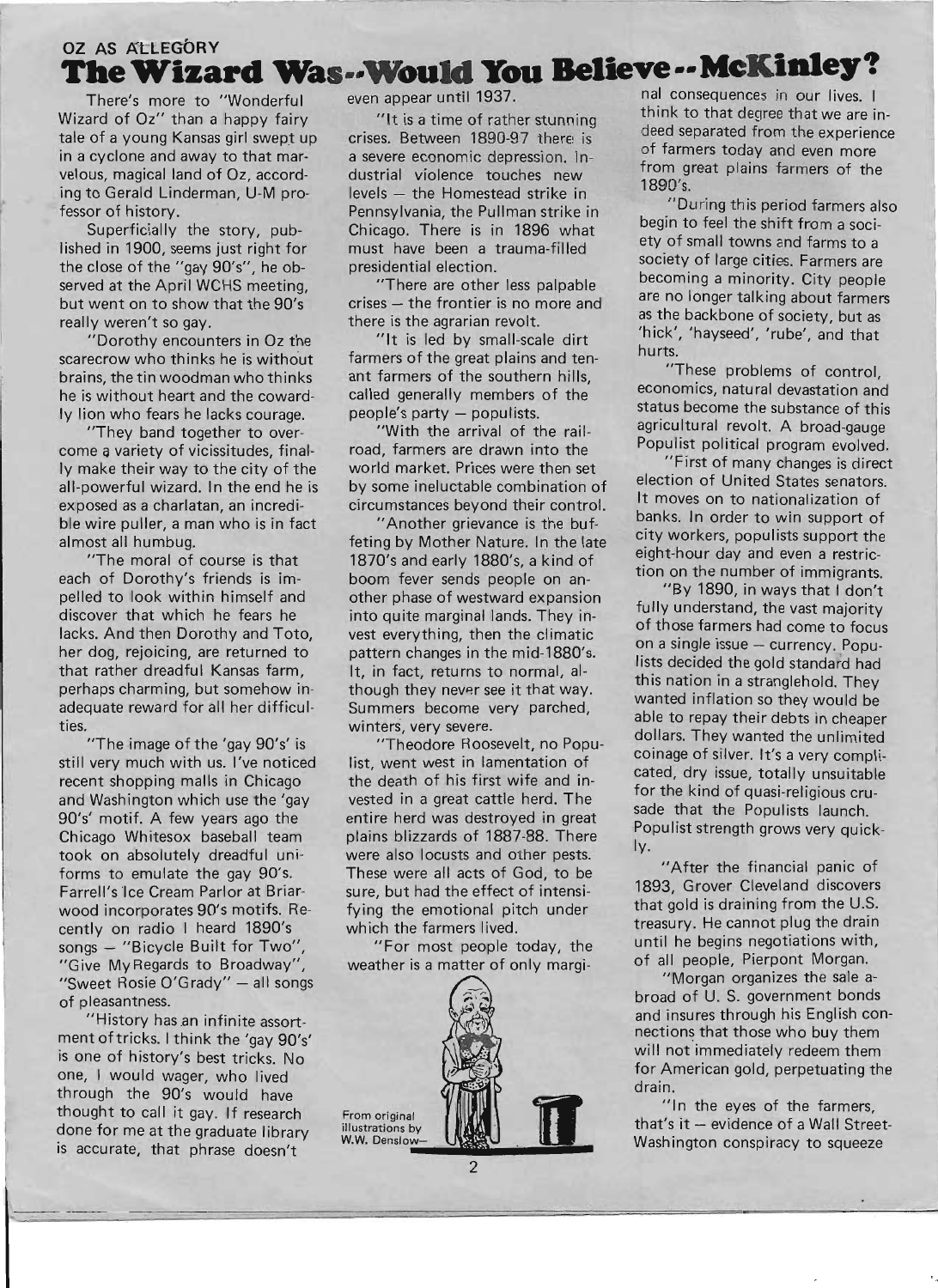

private profit from the distress of this country, particularly farmers. Populists begin to elect large numbers of southern and western governors and legislators.

"Alarmed regular Democratic party politicians break with the administration, seize party machinery and in 1896 nominate William Jennings Bryan for the presidency.

"The Republicans nominate William McKinley of Canton, Ohio. What follows is the most emotional of any American presidential campaign. People in the cities, particularly wealthy people, think the election reduces itself to a matter of civilization versus anarchy.

"In New York City a lady proposes that all the Populists should be tried for treason. The New York Times, not yet the voice of official moderation, hires an alienist (psychiatrist) who concludes that Bryan is a madman.

"There is anxiety, fear, suspicion. What exactly is at stake? Bryan seems to say it is a possible renunciation of that new urban, industrial America and a return to that older America of the farm and small town."

Bryan said at the 1896 convention, "You come to tell us that the great cities are in favor of the gold standard. We reply that the cities rest upon our broad and fertile plains. Burn down your cities, but leave our farms, and your cities will spring up again as if by magic. But destroy our farms and grass will grow in the streets of every city of America.

"You shall not press down upon the brow of labor this crown of thorns. You shall not crucify mankind upon a cross of gold." Bryan raised his arms as if he were the crucified Christ.

Linderman continued, "Repub-

licans are becoming more and more afraid. Businessmen open their purses to Mark Hanna, Mckinley's campaign manager. They post gold standard arguments in their factories. They put campaign literature in pay packets of their workers.

"An old line of melodrama seems to fit the situation, 'Men vote as you please, but if Bryan is elected the whistle will not blow on Wednesday morning'.

"McKinley, of course, wins by a margin of five percent and Mark Hanna immediately sends him a telegram in which he says, 'God is in his heaven'. Bryan thinks he has been cheated out of his victory by fraud and intimidation.

"The smile of McKinley is like the smile of Dwight Eisenhowerimmensely reassuring. The economic distress very quickly yields to the return of economic prosperity. There is an inflation, not of silver, but of gold  $-$  new gold strikes in the Klondike and South Africa, and a new technology which extracts more gold from less ore.

"The psychic distress is much more difficult for historians to handle. In only 18 months, the U.S. is fighting the Spanish-American War of 1898. One of the great functions played by that war was to unify American society.

"So the 1890's were not gay but the 'Wizard of Oz' does in another way fit this far different 1890's.

"The author, L. Frank Baum was born in a hamlet in New York state near Syracuse in 1856 into wealthy circumstances. Frank tried a number of pursuits, all underwritten by the family wealth-newspaper work, poultry raising, acting, theater managing, sales. All is well until the mid-1880's.

"Then a series of misfortunes occur. An uncle important to the family business takes ill. A bookkeeper is caught in peculation and fired. The family loses its chain of theaters which Frank managed. His father becomes ill and dies in the late 1880's. His wife is stricken with peritonitis and in bed for a couple of years.

"Baum and his family then go

west to the Dakotas, Populist country. They settle at Aberdeen. Depression strikes and Baum's general store fails. He buys a weekly newspaper but the sheriff locks it because of debt. He moves to Chicago, where he works as a newspaper reporter, department store buyer and finally a traveling salesman.

"In 1896 he was moved by Bryan's 'cross of gold' speech and marched in torchlight parades for Bryan in 1896 and 1900. Given these Populist-like tribulations and his support of Bryan, is it not reasonable to think that one might find some of these feelings reflected in his writing? Several historians have begun to look at 'The Wizard of Oz' as Democratic-Populist political allegory.

"The Kansas farm is meant to be exactly that. The cyclone is a Bryan victory. Dorothy is set down in such a way that she kills the Wicked Witch of the East, freeing the munchkins (common people) from the bondage of the east (the money trust).

"To reach the Emerald City, Dorothy must traverse the yellow brick road (the gold standard) but she can do so only with those silver slippers. There must be parity between gold and silver.

"The scarecrow is the farmer who thinks he is just a hayseed although he is actually responsible and imaginative. The woodman is the oppressed industrial worker whom industry is trying to make too mechanical.

"The cowardly lion becomes Bryan himself. He is frightening people but not hurting them. The Emerald City is Washington,D.C. McKinley is the Wizard, pulling strings but not really in control. The Bryanites must realize that it is within them to seize control of their destinies.